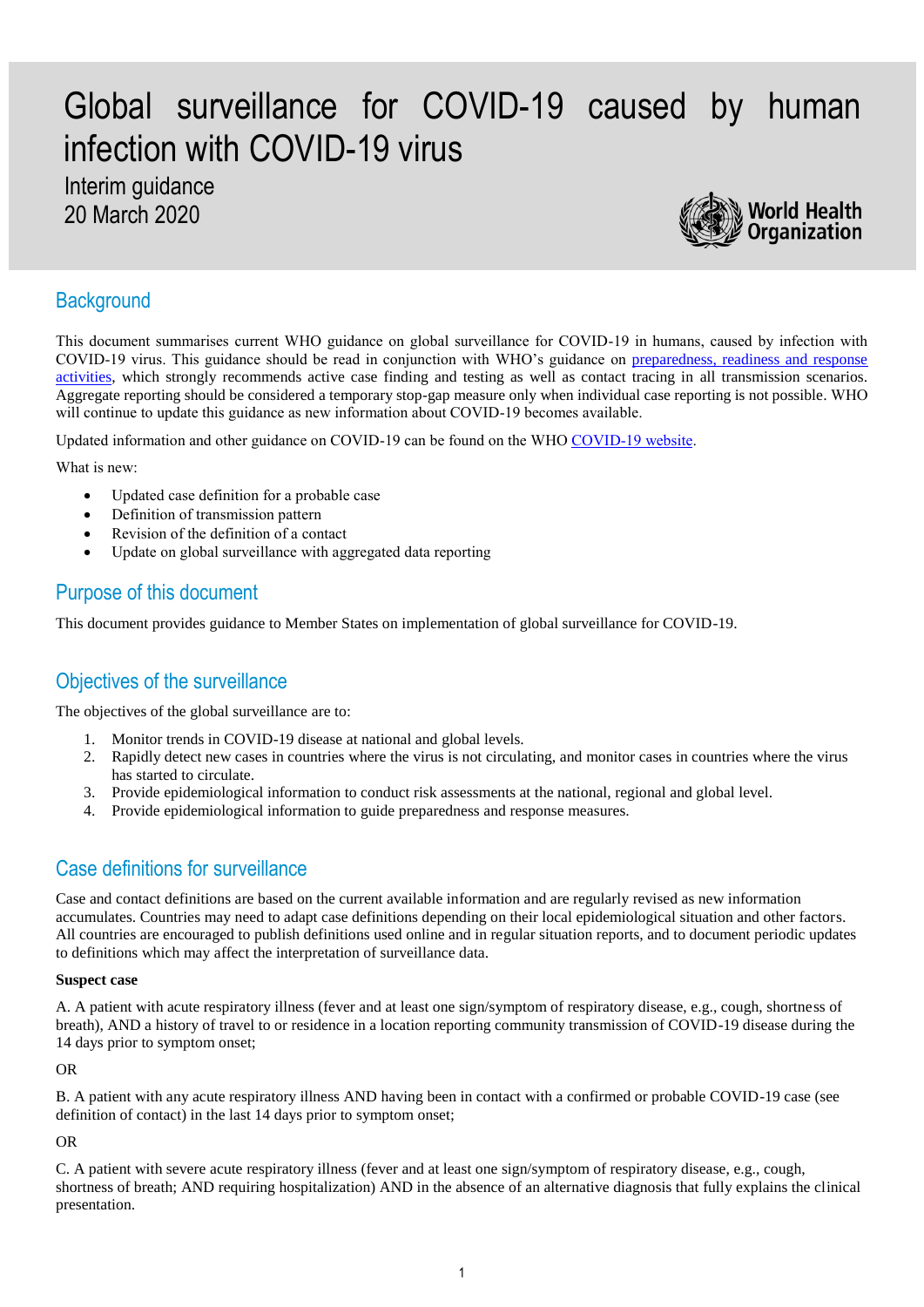#### **Probable case**

A. A suspect case for whom testing for the COVID-19 virus is inconclusive. 1

OR

B. A suspect case for whom testing could not be performed for any reason.

### **Confirmed case**

A person with laboratory confirmation of COVID-19 infection, irrespective of clinical signs and symptoms.

See laboratory guidance for details: [https://www.who.int/emergencies/diseases/novel-coronavirus-2019/technical](https://www.who.int/emergencies/diseases/novel-coronavirus-2019/technical-guidance/laboratory-guidance)[guidance/laboratory-guidance](https://www.who.int/emergencies/diseases/novel-coronavirus-2019/technical-guidance/laboratory-guidance)

### **Contact**

 $\overline{\phantom{a}}$ 

A contact is a person who experienced any one of the following exposures during the 2 days before and the 14 days after the onset of symptoms of a probable or confirmed case:

- 1. Face-to-face contact with a probable or confirmed case within 1 meter and for more than 15 minutes;
- 2. Direct physical contact with a probable or confirmed case;
- 3. Direct care for a patient with probable or confirmed COVID-19 disease without using proper personal protective equipment; <sup>2</sup>OR
- 4. Other situations as indicated by local risk assessments.

Note: for confirmed asymptomatic cases, the period of contact is measured as the 2 days before through the 14 days after the *date on which the sample was taken* which led to confirmation.

### Classification of transmission scenarios

WHO recommends using the following categories to describe transmission patterns at national and sub-national levels (wherever possible) to guide decisions for [preparedness, readiness and response activities.](https://www.who.int/publications-detail/critical-preparedness-readiness-and-response-actions-for-covid-19)

| Category number | <b>Category name</b>   | <b>Definition</b>                                                                                                                                                                                                                                                                                                                                                                               |
|-----------------|------------------------|-------------------------------------------------------------------------------------------------------------------------------------------------------------------------------------------------------------------------------------------------------------------------------------------------------------------------------------------------------------------------------------------------|
|                 | No cases               | Countries/territories/areas with no cases                                                                                                                                                                                                                                                                                                                                                       |
|                 | Sporadic cases         | Countries/territories/areas with one or more cases, imported or locally detected                                                                                                                                                                                                                                                                                                                |
|                 | Clusters of cases      | Countries/territories/areas experiencing cases, clustered in time, geographic location<br>and/or by common exposures                                                                                                                                                                                                                                                                            |
|                 | Community transmission | Countries/area/territories experiencing larger outbreaks of local transmission defined<br>through an assessment of factors including, but not limited to:<br>Large numbers of cases not linkable to transmission chains<br>Large numbers of cases from sentinel lab surveillance<br>٠<br>Multiple unrelated clusters in several areas of the country/territory/area<br>$\overline{\phantom{0}}$ |

#### **Table 1: Definition of the categories for transmission pattern**

# Recommendations for laboratory testing

Any persons meeting the criteria for testing should be tested for COVID-19 infection using [available molecular tests.](https://www.who.int/publications-detail/laboratory-testing-for-2019-novel-coronavirus-in-suspected-human-cases-20200117) However, depending on the intensity of the transmission, the number of cases and the laboratory capacity, only a subset of the suspect cases may prioritized for testing.

<sup>&</sup>lt;sup>1</sup> Inconclusive being the result of the test reported by the laboratory.

<sup>&</sup>lt;sup>2</sup> World Health Organization. Infection prevention and control during health care when COVID-19 is suspected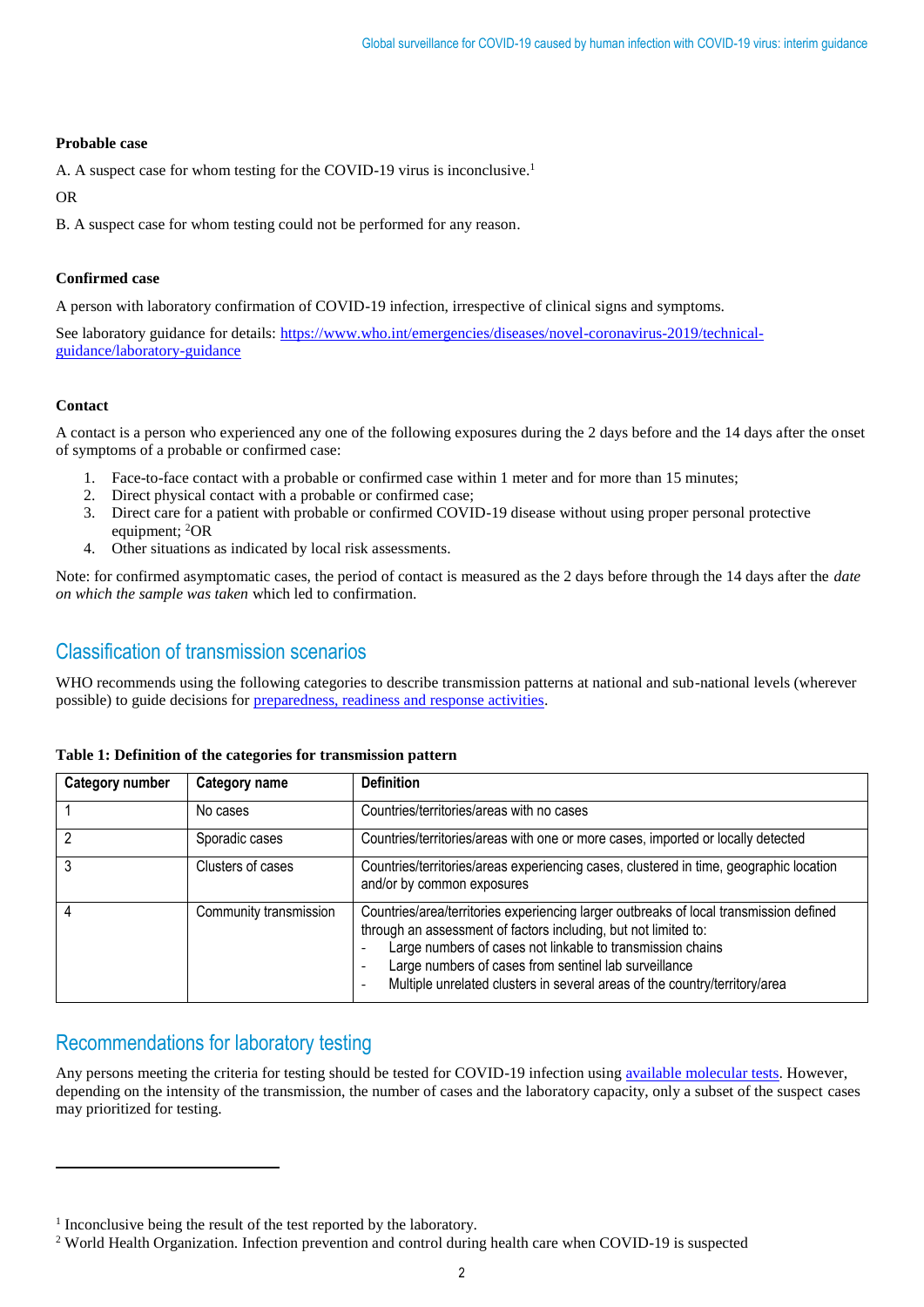During community transmission WHO recommends prioritizing persons to be tested as indicated in the WHO [global testing](https://www.who.int/emergencies/diseases/novel-coronavirus-2019/technical-guidance/laboratory-guidance)  [strategy for COVID-19.](https://www.who.int/emergencies/diseases/novel-coronavirus-2019/technical-guidance/laboratory-guidance)

To monitor the full extent of the circulation of the virus in the general population, WHO recommends implementing testing for COVID-19 via existing national sentinel surveillance sites for influenza-like illness (ILI) and severe acute respiratory infection (SARI). Guidance will be made available at: [https://www.who.int/emergencies/diseases/novel-coronavirus-2019/technical](https://www.who.int/emergencies/diseases/novel-coronavirus-2019/technical-guidance/surveillance-and-case-definitions)[guidance/surveillance-and-case-definitions](https://www.who.int/emergencies/diseases/novel-coronavirus-2019/technical-guidance/surveillance-and-case-definitions)

# Recommendations for reporting surveillance data to WHO

National authorities may use either case-based reporting or aggregate reporting. In some circumstances, such as countries with areas experiencing different transmission patterns, a combination of both case-based and aggregate reporting could be considered. The decision to use case-based or aggregate reporting should be based on the capacity of health authorities and the number of cases. National authorities may move from case-based to aggregate reporting as the number of cases increases, and then back to case-based as the number of cases decreases.

### **Case-based reporting:**

WHO requests that national authorities report probable and confirmed cases of COVID-19 infection within 48 hours of identification, by providing the minimum data set outlined in the "Revised case reporting form for 2019 Novel Coronavirus of confirmed and probable cases" through the National Focal Point and the Regional Contact Point for International Health Regulations at the appropriate WHO regional office. A template for the revised line listing in Excel format with a data dictionary is available. If the outcome of the patient is not yet available at first reporting, an update of the line list should be provided as soon as outcome data becomes available, within 30 days of the first report.

Reporting of case-based data through the case report form is requested while the Ministry of Health is maintaining a case-based surveillance. When it is no longer feasible to report case-based data, countries are requested to provide aggregated data for surveillance.

### **Aggregated reporting**

For all countries to understand the epidemiology and trends of COVID-19, all Member States are requested to provide the following minimum set of aggregate counts, once weekly.

At national level:

- Weekly number of new confirmed cases
- Weekly number of new confirmed case deaths from COVID-19
- Weekly number of new confirmed cases hospitalised due to COVID-19 disease
- Weekly number of confirmed cases discharged
- Weekly number of persons tested for COVID-19
- Weekly number of new confirmed cases by age-group in years (using: 0-<5, 5-14, 15-24, 25-34, 35-44, 45-54, 55-64, 65- 74, 75-84, 85 and above, age missing)
- Proportion of males among the new confirmed cases calculated as the number of new confirmed cases in males, divided by the total new confirmed cases for which sex is known
- Weekly number of new confirmed case deaths by age-group in years (using: 0-<5, 5-14, 15-24, 25-34, 35-44, 45-54, 55- 64, 65-74, 75-84, 85 and above, age missing)
- Proportion of males among the new confirmed case deaths calculated as the number of new confirmed case deaths in males, divided by the total new confirmed case deaths for which sex is known

#### At subnational level:

• Transmission pattern by administrative level 1 as self-assessed by the Member State

Note: if it is not possible to assess transmission classification at administrative level 1, Member States should assign their highest level of transmission classification in any one area to the entire country.

#### Country meta-data:

Member States are encouraged to provide two types of meta-data:

- 1. Case definitions used by the country, provided once at start of reporting. Countries are further requested to notify any changes to case definitions, and the date these definitions came into effect.
- 2. The Epidemiological reporting week used by the country (i.e. Monday to Sunday, Sunday to Saturday, or Sunday to Thursday).

Countries are additionally requested to share national situation reports at whatever frequency they are produced.

#### **Member State Self-Reporting Platform**